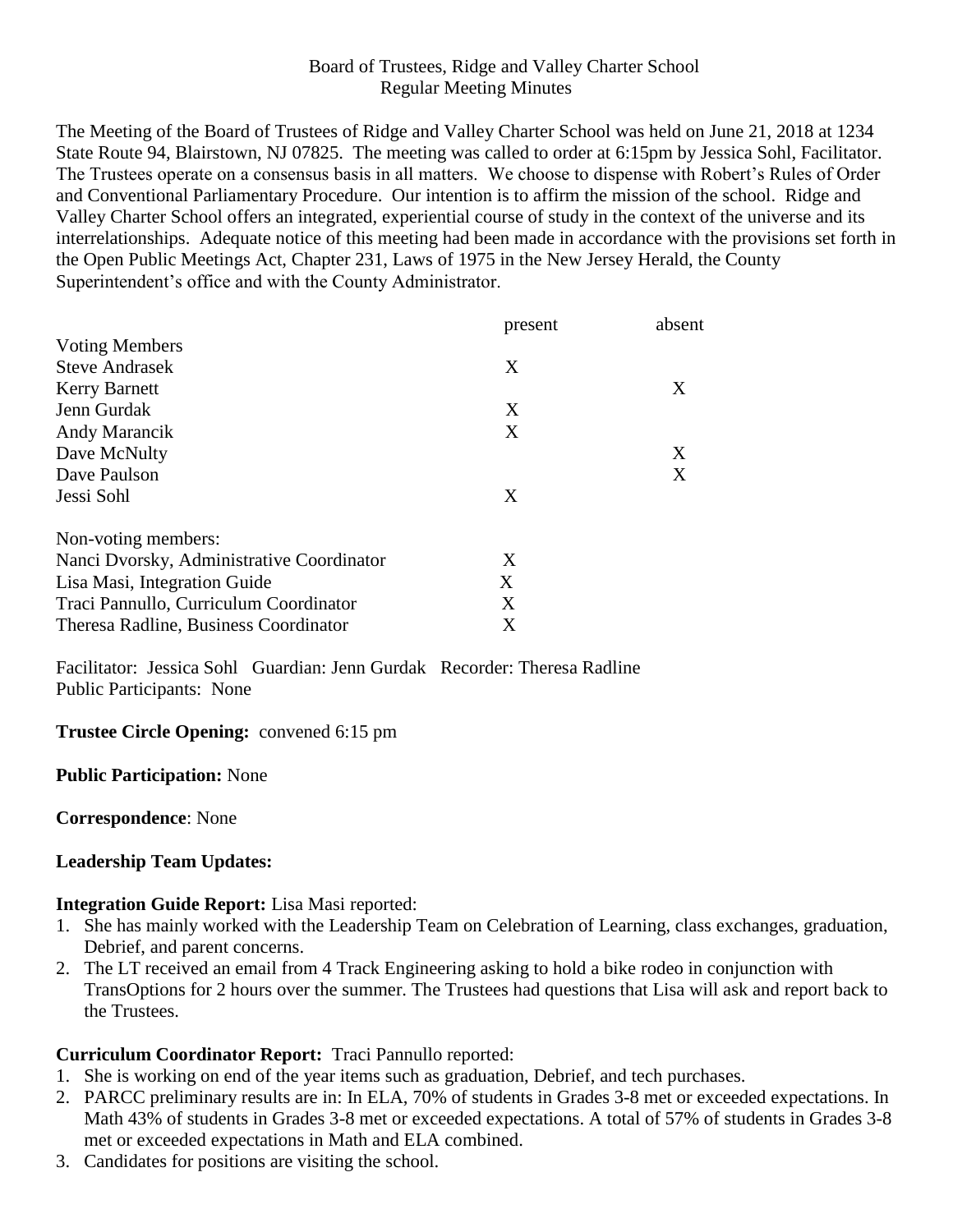- 4. An incident occurred with a student violating the Electronics Use agreement and slandered another student which was red on the behavior rubric. The student was suspended for the remainder of the school year.
- 5. The Leadership Team discussed the value of renewal data being collected. The Independent Study/Self-Directed Survey provided the most relevant information. The Social Emotional Learning Survey was not being used. Other programs can be researched to use if needed for the next renewal.

## **Administrative Coordinator Report:** Nanci Dvorsky reported:

- 1. The donation requested from the Young Men's Philanthropic Foundation will be received shortly.
- 2. A lottery was held for  $1<sup>st</sup>$  and  $7<sup>th</sup>$  grades (out of district) waiting list for the 18-19 school year.
- 3. Open House/Info Session Dates for 18-19 were set:

Sept. 19-Open House Oct. 4-Info. Night Jan. 9-Open House Mar. 20-Open House Apr. 4-Info. Night

4. Discussion was held about Act #1827 regarding sick/personal leave for employees. The school's policy already meets all requirements, except for requiring 2 week notice of needed leave days. The act states employers may not ask for more than 7 days. To change from separate sick/personal days to only leave days was also discussed.

# Policies:

- 1<sup>st</sup> readings of:
- 1. Policy 5131.5-Vandalism & Violence
- 2. Policy 4111-Hiring/Recruitment/Selection

# **Business Coordinator Report:** Theresa Radline reported:

- Approval of the May 17, 2018 minutes, with corrections.
- **Resolution 6.21.18.a** To approve payment of bills in the amount of \$215,928.70 which includes payroll. Approved unanimously.
- **Resolution 6.21.18.b** To approve the Board Secretary and Treasurers' Reports for May 2018 and to certify that no major account or fund has been over expended and to confirm that sufficient funds are available to meet the school's financial obligations for the remainder of the year. Approved unanimously.
- **Resolution 6.21.18.d** To accept the 2016-2017 School Self-Assessment for Determining Grades under the Anti-Bullying Bill of Rights. The RVCS school grade is 55 out of a possible 78. Approved unanimously.
- **Resolution 6.21.18.e** To accept contracting with Sussex County Educational Services Commission for Special Education evaluations for the 2018-2019 school year. Approved unanimously.

## **Committee Reports:**

**Hiring:** Hiring Committee interviews have been completed.

Parent: Jessi Sohl reported that end of year events were a success and the Ice Cream Social was well attended.

**Technology:** Theresa Radline reported that new laptops for guides were purchased and that Oliver Guzman, Tech. Consultant, stated that NJ law requires communication companies to provide high speed internet.

**Facilities:** Nanci Dvorsky reported that guides are getting rooms ready for the summer. She and Lisa Masi will walk around and make a list of repairs/improvements needed.

**Finance**: Steve Andrasek gave an update on the refinancing. The closing will be held on Monday June 25 at 1:00pm. At the next finance meeting, year-end numbers will be discussed.